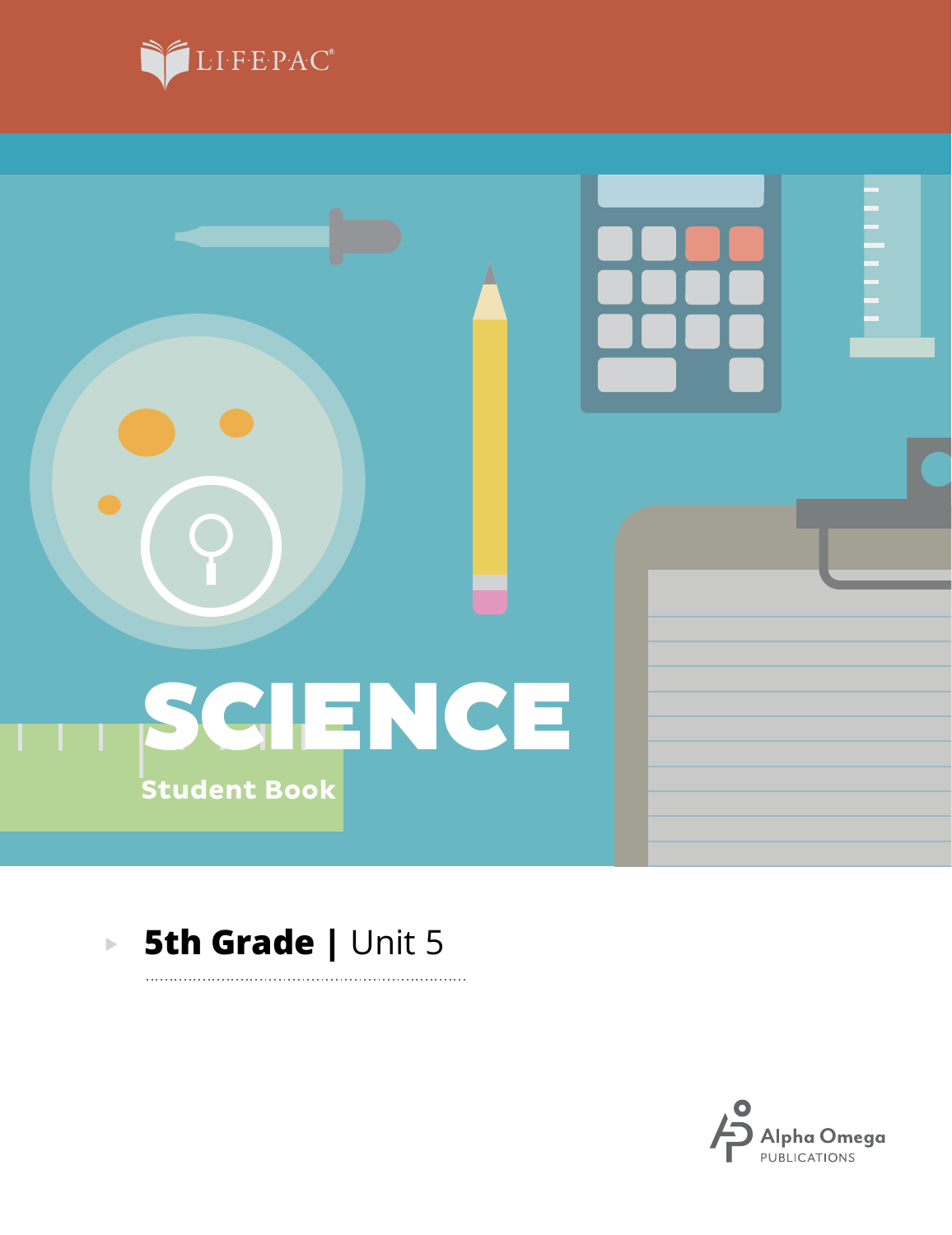# SCIENCE 505 **TRANSFORMATION OF ENERGY**

Introduction **|3**

### **1. Energy and Work**.......................................4

Energy **|6** Work **|13** Self Test 1 **|17**

### **2. Work from Energy**..................................20

Heat Energy **|21** Chemical Energy **|32** Self Test 2 **|36**

### **3. Energy in the Future**..............................39

Present Concerns **|41** Future Sources of Energy **|46** Self Test 3 **|56**

LIFEPAC Test **|Pull-out**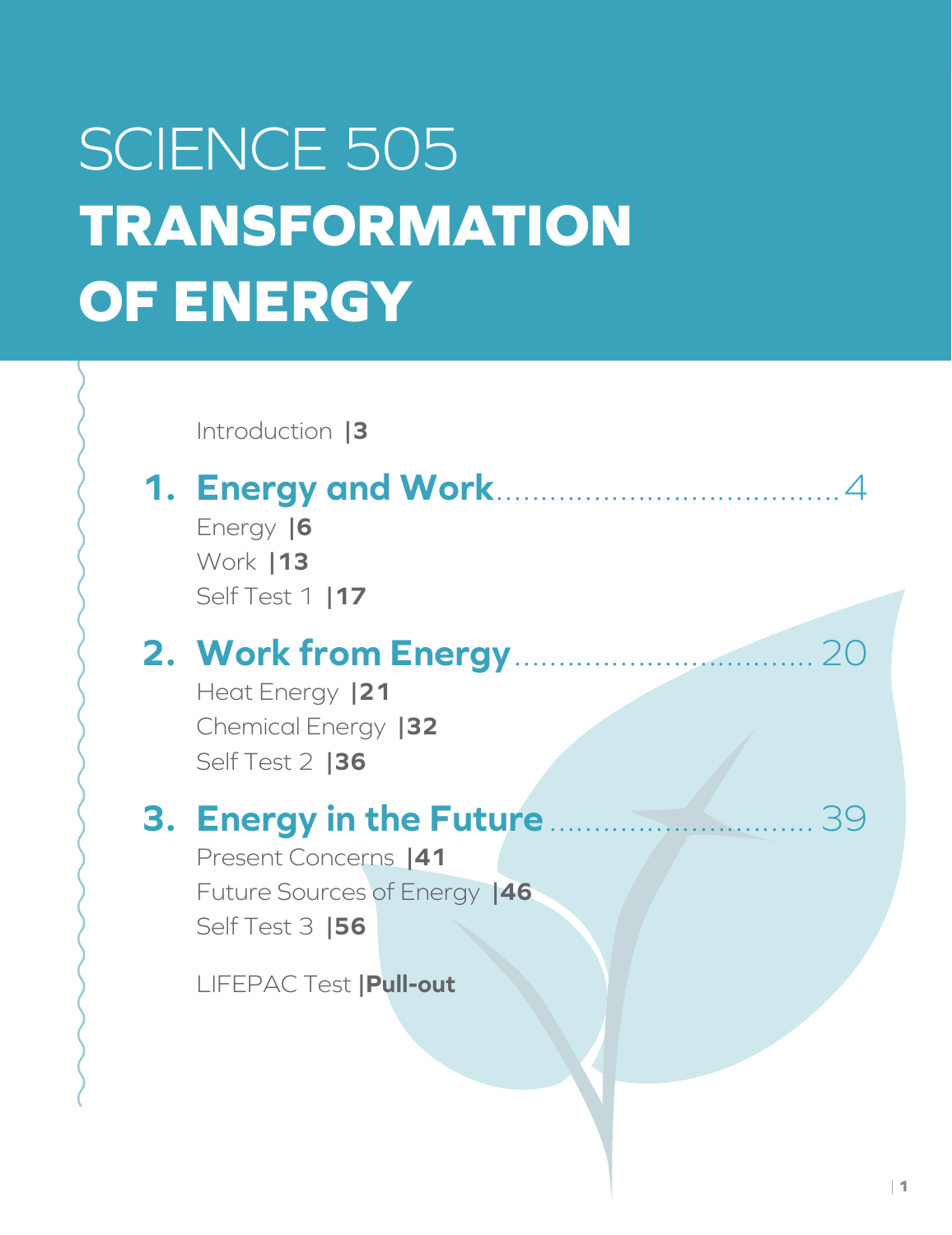**Author:**

Barry G. Burrus, M.Div, M.A., B.S.

**Editor:** Brian Ring

**Illustrations:** Brian Ring

#### **Media Credits:**

**Page 3**: © Sergey Nivens, iStock, Thinkstock; **4:** © witoldkr1, iStock, Thinkstock; **8:** © Dmitry Kalinovsky, iStock, Thinkstock; © KatePhoto, iStock, Thinkstock; © Daniel Hurst, iStock, Thinkstock; **13:** © Ingram Publishing, Thinkstock; **20:** © hxdyl, iStock, Thinkstock; **21:** © Victor Borisov, Stockbyte, Thinkstock; **24:** © daseugen, iStock, Thinkstock;

**27:** © Andrei Krauchuk, iStock, Thinkstock; © danilo sanino, iStock, Thinkstock; **30:** © Peter Hermes Furian, iStock, Thinkstock; **33:** © matheesaengkaew, iStock,Thinkstock; **39:** © 123ArtistImages, iStock, Thinkstock; **41:** © Zelfit, iStock, Thinkstock; **42:** © Tyler Oliver, iStock, Thinkstock; **44:** © sv-time, iStock, Thinkstock; **46:** © hansenn, iStock, Thinkstock; **54:** © aurin, iStock, Thinkstock,



#### **804 N. 2nd Ave. E. Rock Rapids, IA 51246-1759**

© MM by Alpha Omega Publications, Inc. All rights reserved. LIFEPAC is a registered trademark of Alpha Omega Publications, Inc.

All trademarks and/or service marks referenced in this material are the property of their respective owners. Alpha Omega Publications, Inc. makes no claim of ownership to any trademarks and/or service marks other than their own and their affiliates, and makes no claim of affiliation to any companies whose trademarks may be listed in this material, other than their own.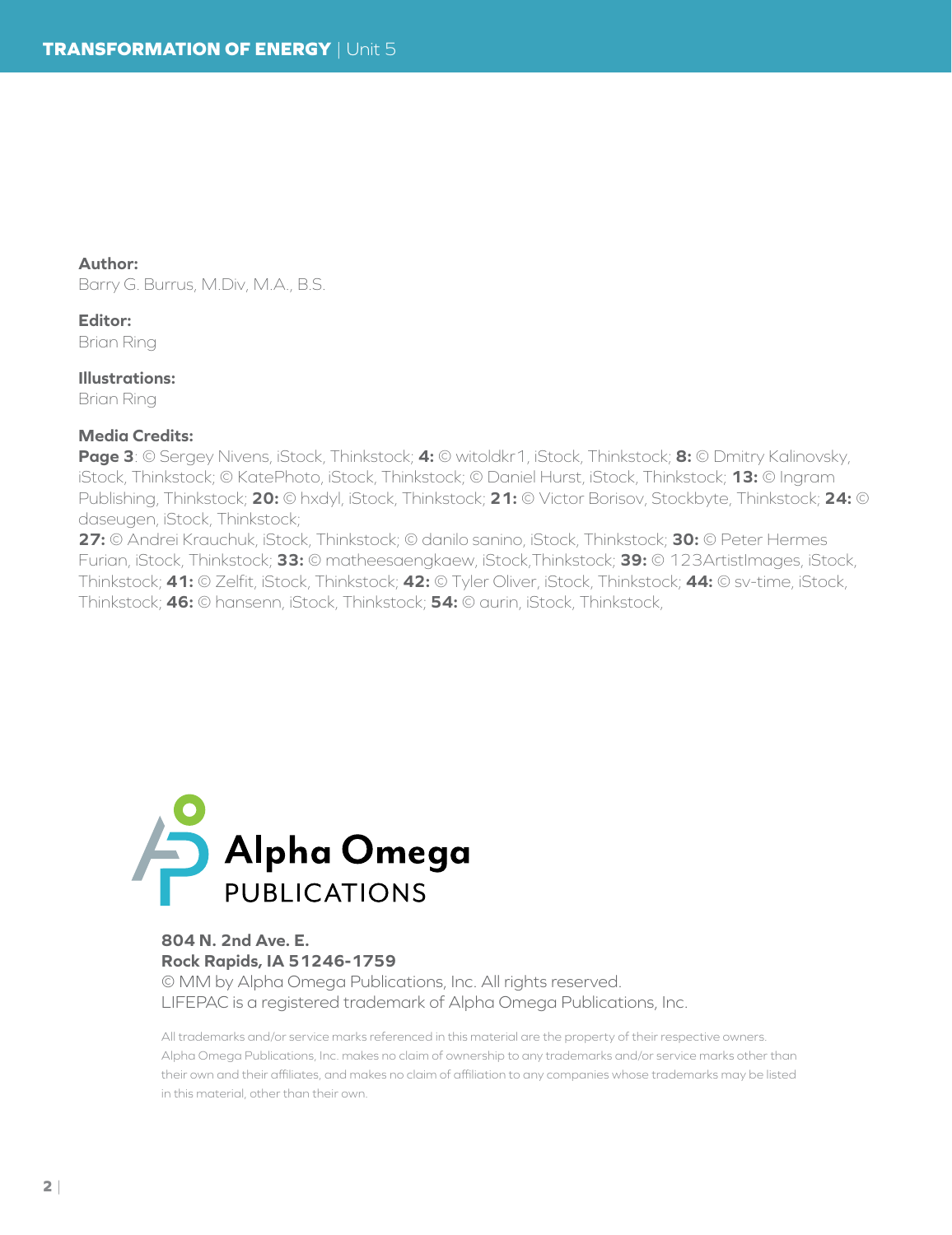# **TRANSFORMATION OF ENERGY**

**God designed all living things so that they need energy to survive, grow, and perform the activities of life. You learned in previous LIFEPACs that the sun provides energy for green plants. The green plants use the sun's energy for photosynthesis. During photosynthesis, the green plants produce oxygen and food. This food is used by plants, animals, and other living things to produce the energy that they need to survive. But, what is**  *energy***?**

**In this LIFEPAC®, you will learn more about energy and how energy is transformed into several different forms. We call this the transformation of energy. You will also learn how energy is used to do work. You will learn about some of the sources of energy that God has provided for the earth. You will examine some of the concerns that we have about present sources of energy. Finally, you will consider how other energy sources may be used in the future.**

### **Objectives**

**Read these objectives.** These objectives tell what you should be able to do when you have completed this LIFEPAC. Each section will list according to the numbers below what objectives will be met in that section. When you have finished this LIFEPAC, you should be able to:

- 1. Describe energy.
- 2. Identify forms of energy.
- 3. Describe work.
- 4. Explain the relationship between work and energy.
- 5. Identify energy concerns of today that may be problems of the future.
- 6. Describe several possible energy sources of the future.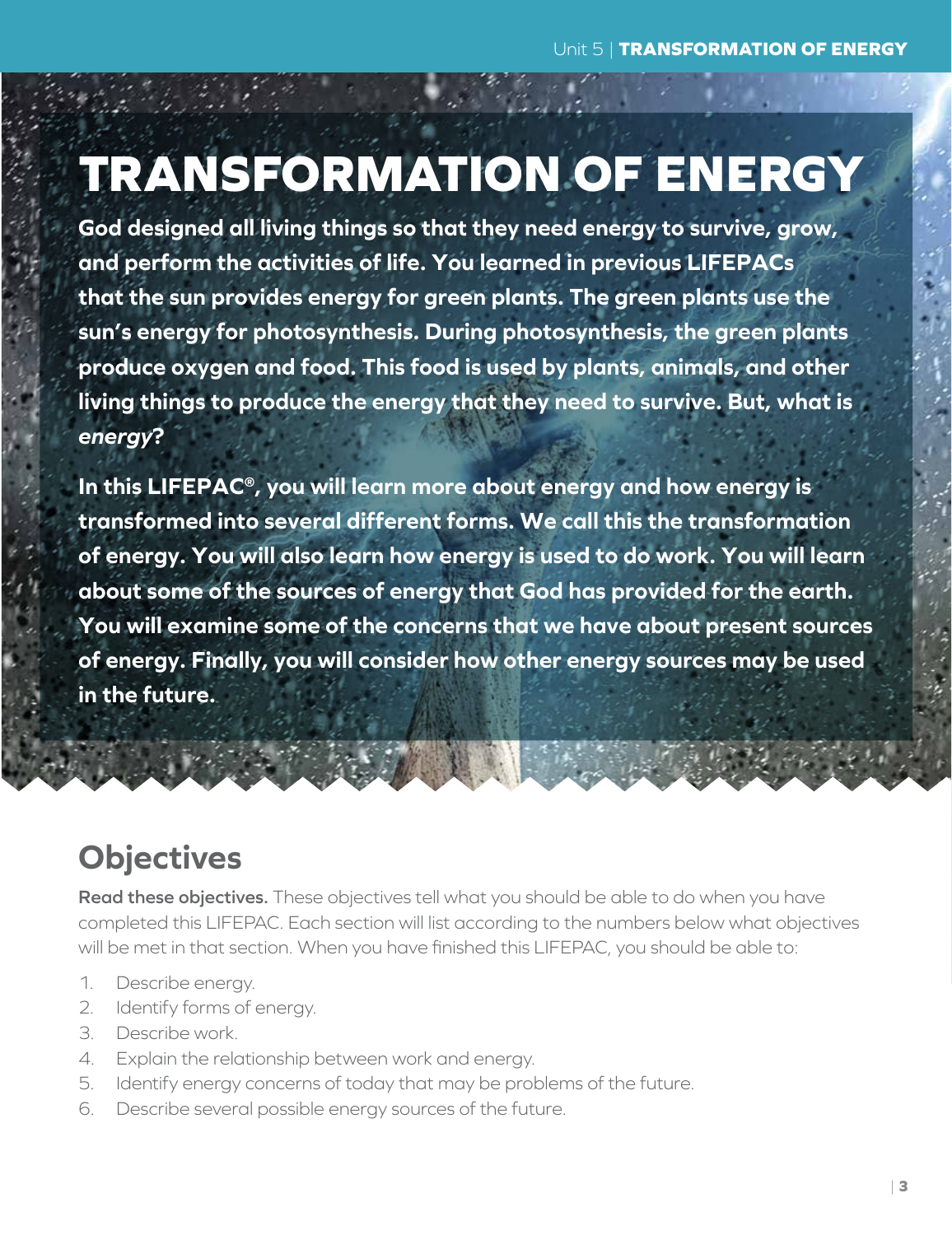## **1. ENERGY AND WORK**

**Energy is one of the most basic parts of God's creation. Whenever anything moves or grows, energy is used. We use energy to do work. Energy lights our homes and cities at night. Our cars, buses, trains, and airplanes all use energy. In our modern world, we have learned to use and control energy to bring about great changes in the way we live. Energy is very important to human beings and to all living things.**

**Energy is very closely related to work. As stated above, we use energy to do work. Whenever anything moves due to a force applied to it, energy is being used.**

**In this section of the LIFEPAC, you will learn more about energy and the various forms of energy. You will also learn more about the term "work" and how energy is related to work.**

### **Objectives**

**Review these objectives.** When you have completed this section, you should be able to:

- 1. Describe energy.
- 2. Identify forms of energy.
- 3. Describe work.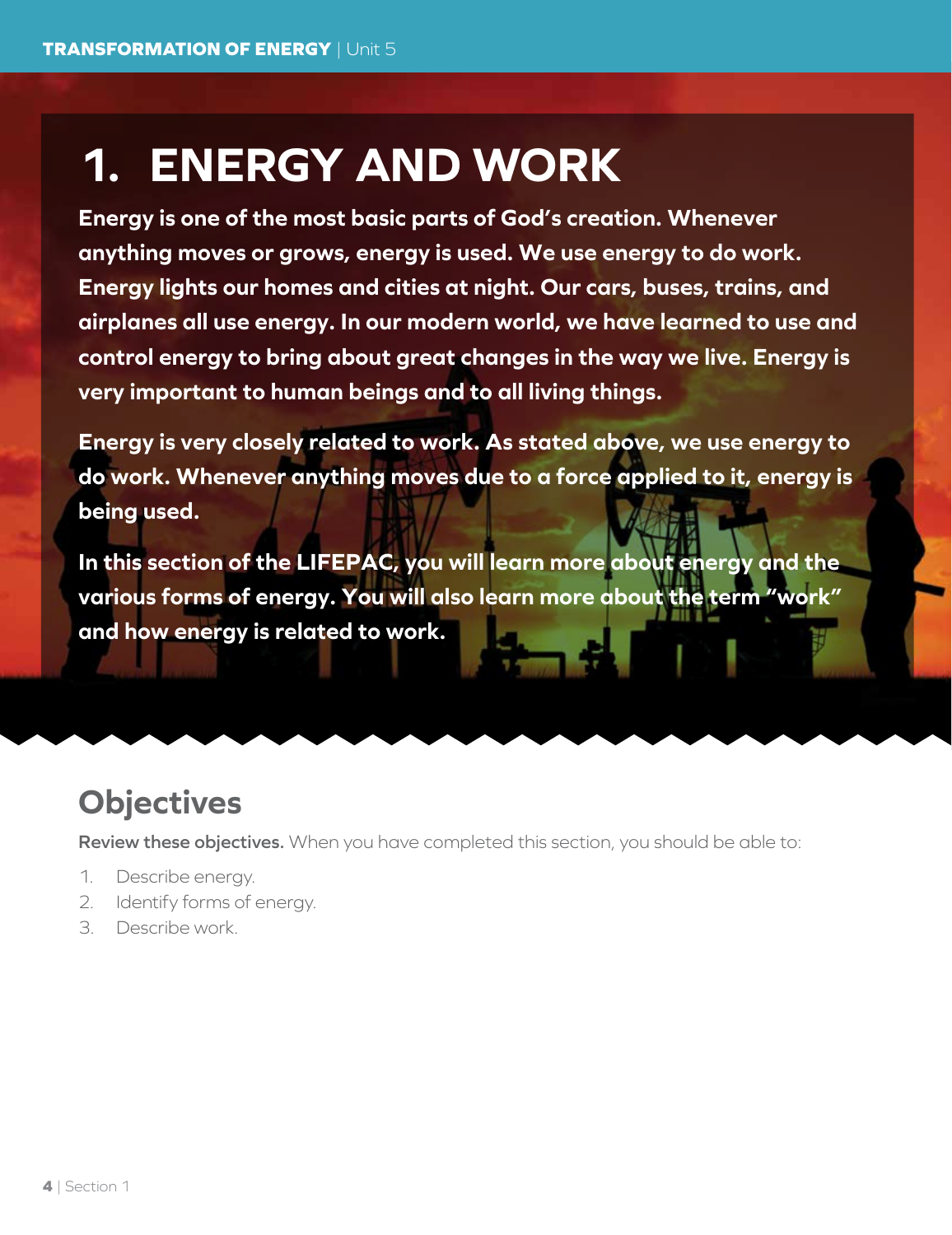### **Vocabulary**

**Study these new words.** Learning the meanings of these words is a good study habit and will improve your understanding of this LIFEPAC.

explosion (ek splō' zhan). A blowing up with a loud noise.

**fuel** (fyü' al). Something that can be burned to get fire and energy.

**kinetic** (kin et' ik). Of or relating to the motion of objects.

matter (mat'ar). The material that makes up things.

mechanical (mə kan'ə kə). Of machines. A form of energy that is of motion or movement.

**nuclear** (nü' klē <sup>e</sup> r). Having to do with the center of atoms.

particles (pär' ta kalz). Tiny parts of a material or substance.

potential (pa ten' shal). Something possible. The ability to go into action or to produce movement.

**radiates** (rā' dē ātz). Gives out rays.

solar (sō' lər). Having to do with the sun.

transformation (tran' sfər mā' shən). Change in form or condition.

**Note:** *All vocabulary words in this LIFEPAC appear in* **boldface** *print the first time they are used. If you are unsure of the meaning when you are reading, study the definitions given.*

Pronunciation Key: hat, āge, cãre, fär; let, ēqual, tėrm; it, īce; hot, ōpen, ôrder; oil; out; cup, půt, rüle; child; long; thin; /ŦH/ for **th**en; /zh/ for mea**s**ure; /u/ or / <sup>e</sup> / represents /a/ in **a**bout, /e/ in tak**e**n, /i/ in penc**i**l, /o/ in lem**o**n, and /u/ in circ**u**s.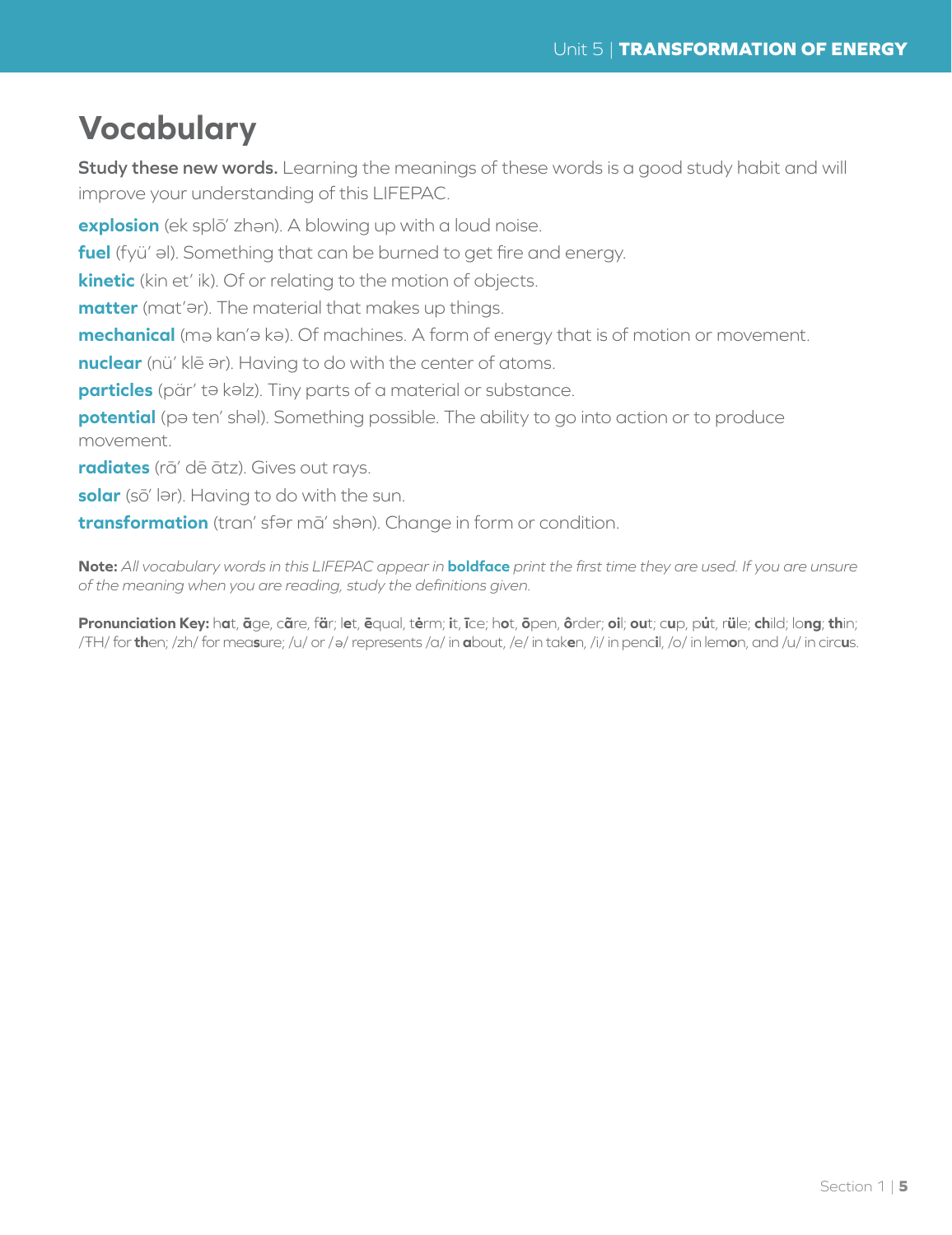### **Energy**

Energy makes things happen. If you look around you right now, you can probably see energy being used. If it is daytime, the sun is giving off heat energy and light energy. If it is night, the light bulbs are using electrical energy to give off light energy.

**Definition.** Energy is commonly defined as *the ability to do work*. Notice carefully this definition. Energy and work are very closely related. When energy is used, work is done. For example, when you run or play, your body uses energy to help you move. When energy is stored, work *can be* done. For example, when you are at rest, the energy stored in your body's fat and muscle tissues will allow you to start running when you are ready. So, the *ability* to do work, either actually being done or ready to be done, is called energy.

**Types of energy.** This leads us to the two basic types of energy. Energy that is stored is called **potential** energy. In this case, no work is being done. However, the energy is ready and available to do work. Therefore, it is called *potential energy*. The other basic type of energy occurs when a body or material thing is moving or in motion. Energy that is moving is called **kinetic** energy. Any **matter** that is moving has *kinetic energy*.

Let's consider an example. Do you have a pencil (or pen) on your desk or table? If it is at rest, it has *potential* energy. If you shove the pencil over the side of your desk or table, it will fall to the floor. When this happens, the pencil is moving as it falls to the floor.

#### *As it is falling it has kinetic energy.*

Now consider what happens as you pick the pencil off the floor and put it back on your desk. You use your own energy to lift and move the pencil. Moving the pencil to a higher position from the floor *adds energy* to the pencil. If you place the pencil on the table, it again has potential energy. Placing the pencil at a higher position, such as a door frame, *adds potential energy* to the pencil. If it falls to the floor again, it would have a greater distance to fall, creating more energy.

If the pencil drops from the door frame, the kinetic energy created would be *greater* than the kinetic energy created when it fell from the table.



| The pencil at rest has *potential* energy.



| The falling pencil has *kinetic* energy.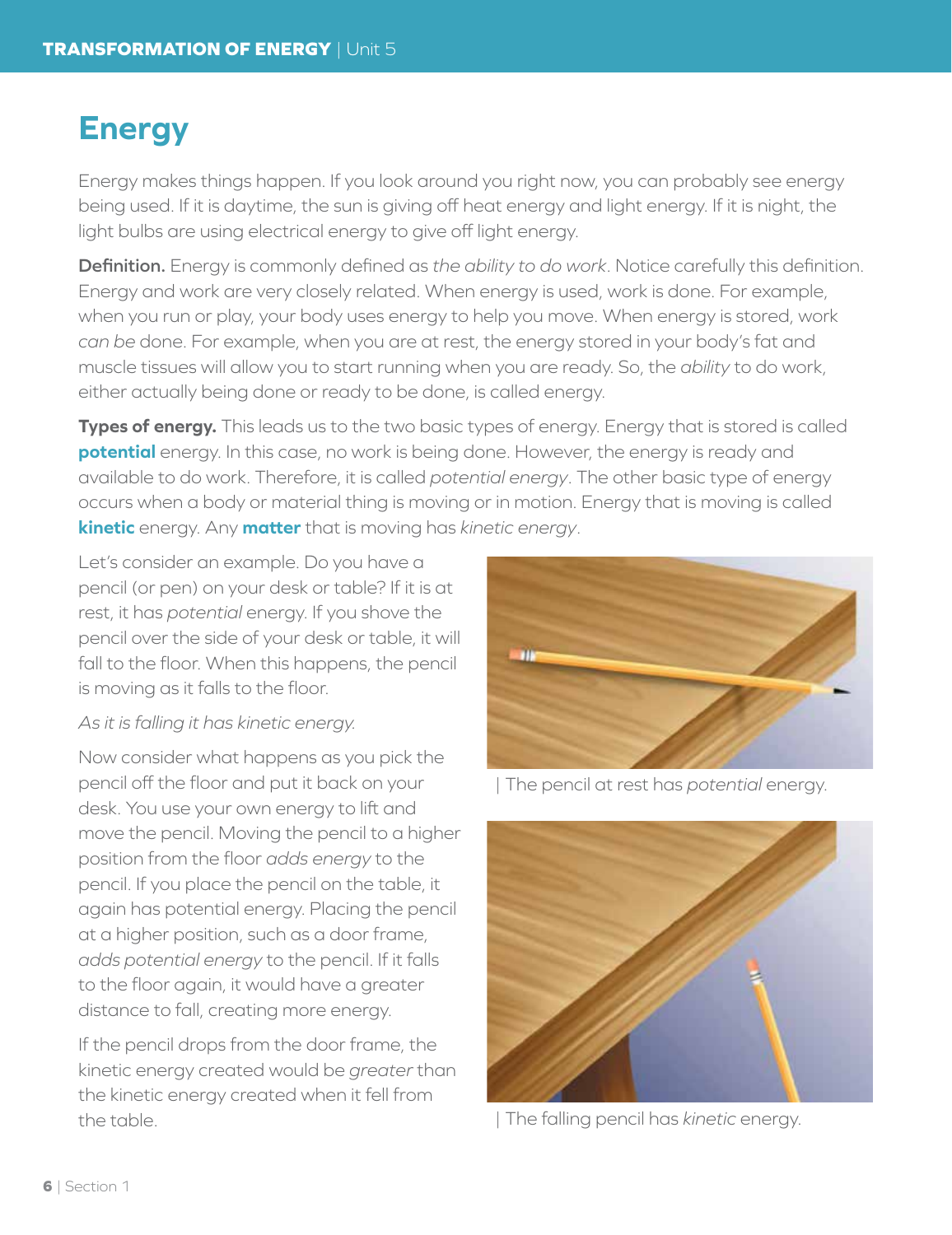#### **Remember:**

*resting* at greater height = more potential energy *resting* at less height = less potential energy *falling* from greater height = more kinetic energy *falling* from lesser height = less kinetic energy





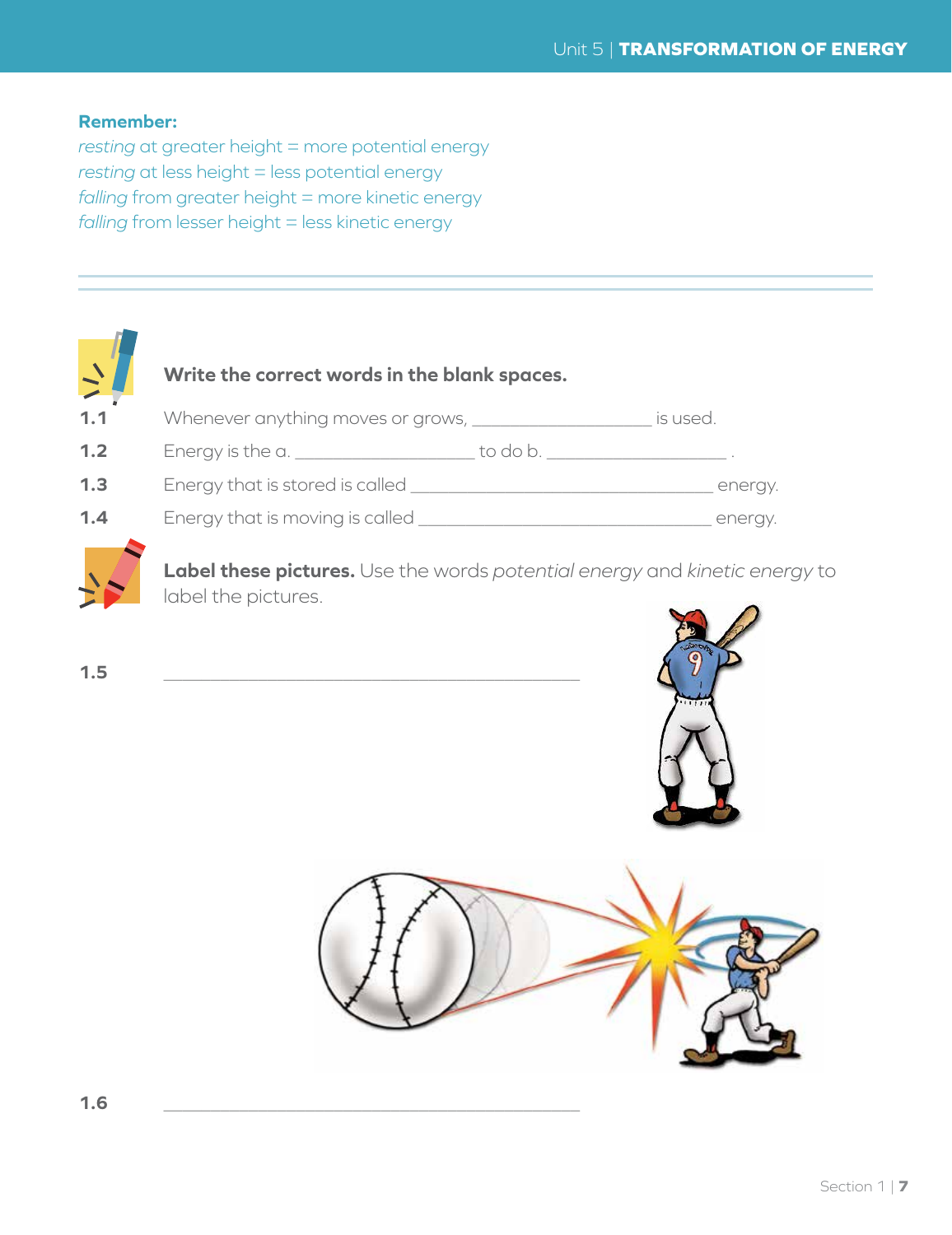

Energy from the sun is stored in food.



| Animals benefit from this stored energy.



| The stored energy in food also gives us energy.

**Sources of energy.** God has provided us with many sources of energy. Our main source of energy is the sun. Each day, a great amount of energy is released from the sun. The sun's energy comes to us in the forms of heat energy and light energy. Only a small portion of the sun's energy falls on the earth. However, this small amount of the sun's energy is more than enough to support life on our planet.

Energy from the sun provides for most of the other energy sources that we have on earth. It does this because the sun's energy can be stored in matter. This energy in matter can be used as other sources of energy for us. For example, you have already learned that part of the sun's energy is stored in green plants as food. This food can be used as an energy source for other living things. The food is eaten and the cells of living things *burn* it for energy. The cells in your body burn food and provide the energy you need to move, grow, and do all of your activities.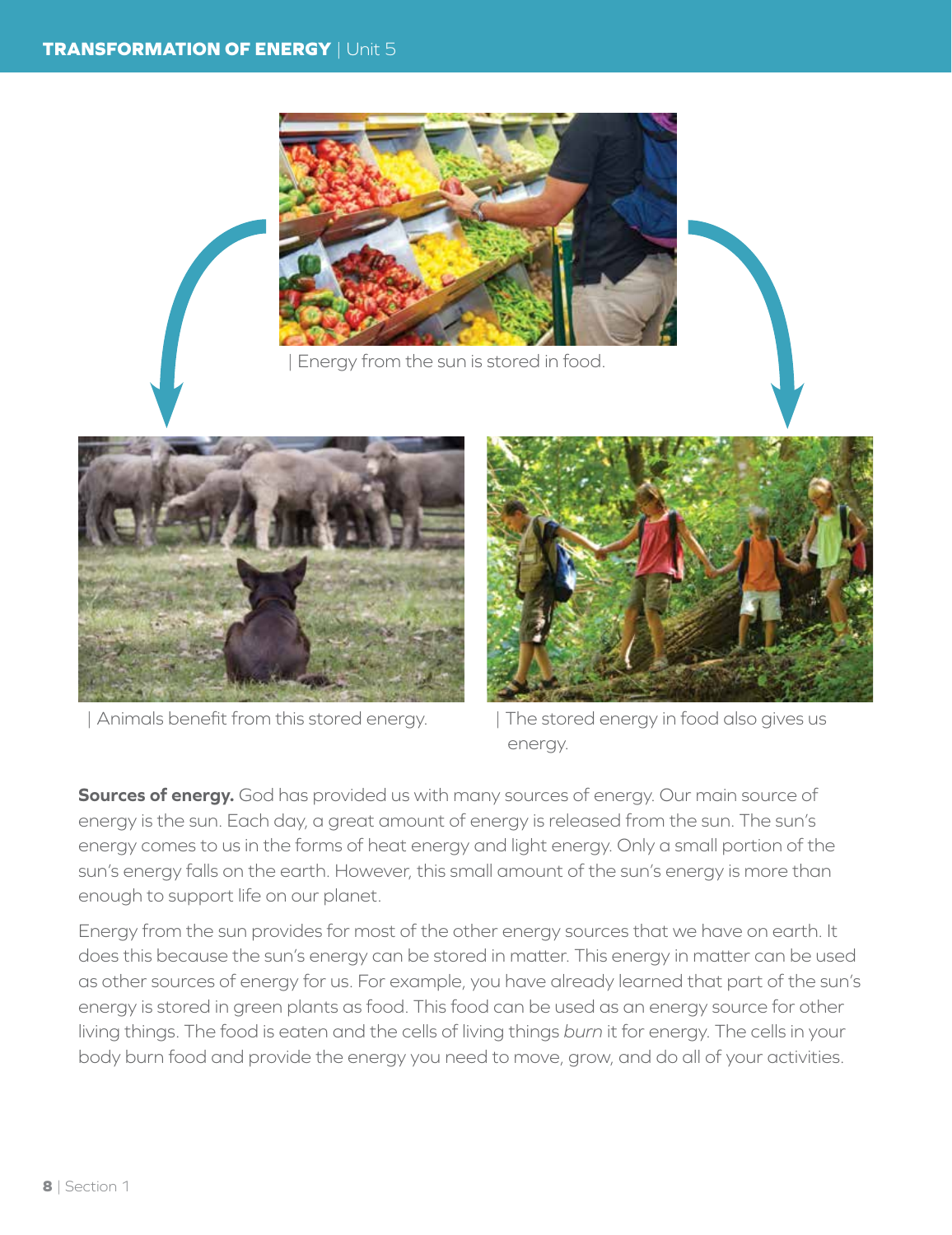One of the first sources of energy that human beings used was wood from trees. The wood can be burned in fire. When wood burns, the energy stored in the wood is given off as heat energy and light energy.

When living things die, there is still energy stored in the matter of the dead bodies. Over time, this dead matter can be turned into other substances like coal, oil, and natural gas. These materials contain great amounts of stored energy. We call these materials "fossil **fuels**." These materials can be burned and give off heat and light energy. Thus, coal, oil, and natural gas are important sources of energy for human beings today.



As you learned in a previous LIFEPAC, the sun causes water in the oceans and lakes to evaporate. This water vapor eventually forms rain upon the earth, producing rivers and streams. Eventually, human beings learned to use the energy of the flowing rivers and streams to turn waterwheels. Waterwheels, in turn, provided energy to turn large millstones to crush wheat and other grains for food. Thus, water became an important source of energy for people. Flowing water is still used today in many dams to produce electrical energy to supply our energy needs.



| Wood, coal, oil, and natural gas are sources of energy.

The wind was also used by human beings

many years ago to turn windmills and move sailing ships. The sun's energy, combined with temperature differences on the earth and in the atmosphere, helps the wind to move. This energy in the wind is also a source of energy that can still be used today.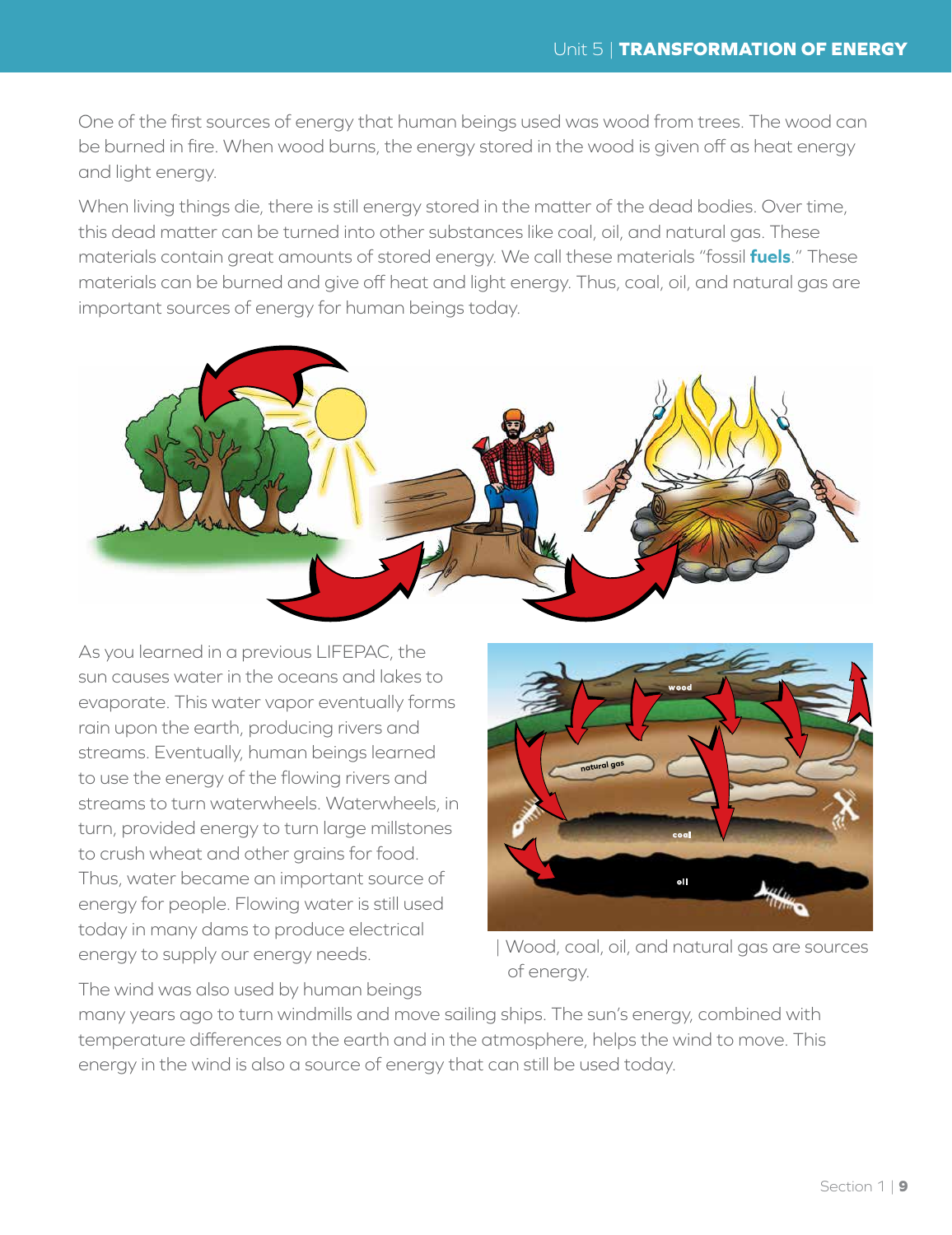God has provided many other sources of energy. For example, **nuclear** energy, chemical energy, and solar energy are also sources of energy being used today. You will learn more about some of these sources of energy later in this LIFEPAC.



#### **Complete this activity.**

**1.7** Do a word search for *sources of energy* in the puzzle below. There are eleven sources of energy that have been mentioned so far in this LIFEPAC. All eleven words are in the puzzle. The words are either listed across or down. None of the words are listed backwards or diagonally. When you find the words, circle them and write them in the spaces below.

|             |        |           | C N O P W O O D C |  |          |                |
|-------------|--------|-----------|-------------------|--|----------|----------------|
|             | L A    | $E = 1$   | D I X I F H       |  |          |                |
|             |        |           | M Z C N N P L Q E |  |          |                |
| R           |        |           | F O O D S W L M   |  |          |                |
|             |        |           | B W A T C G A S I |  |          |                |
| S           |        |           | O L A R Z T N C   |  |          |                |
|             |        |           | UFMALMEP          |  |          | $\overline{A}$ |
| $\mathbb N$ | $\cup$ | $\subset$ | L E A R           |  | $\wedge$ | L              |

#### **Word Search**

#### **Across Down**

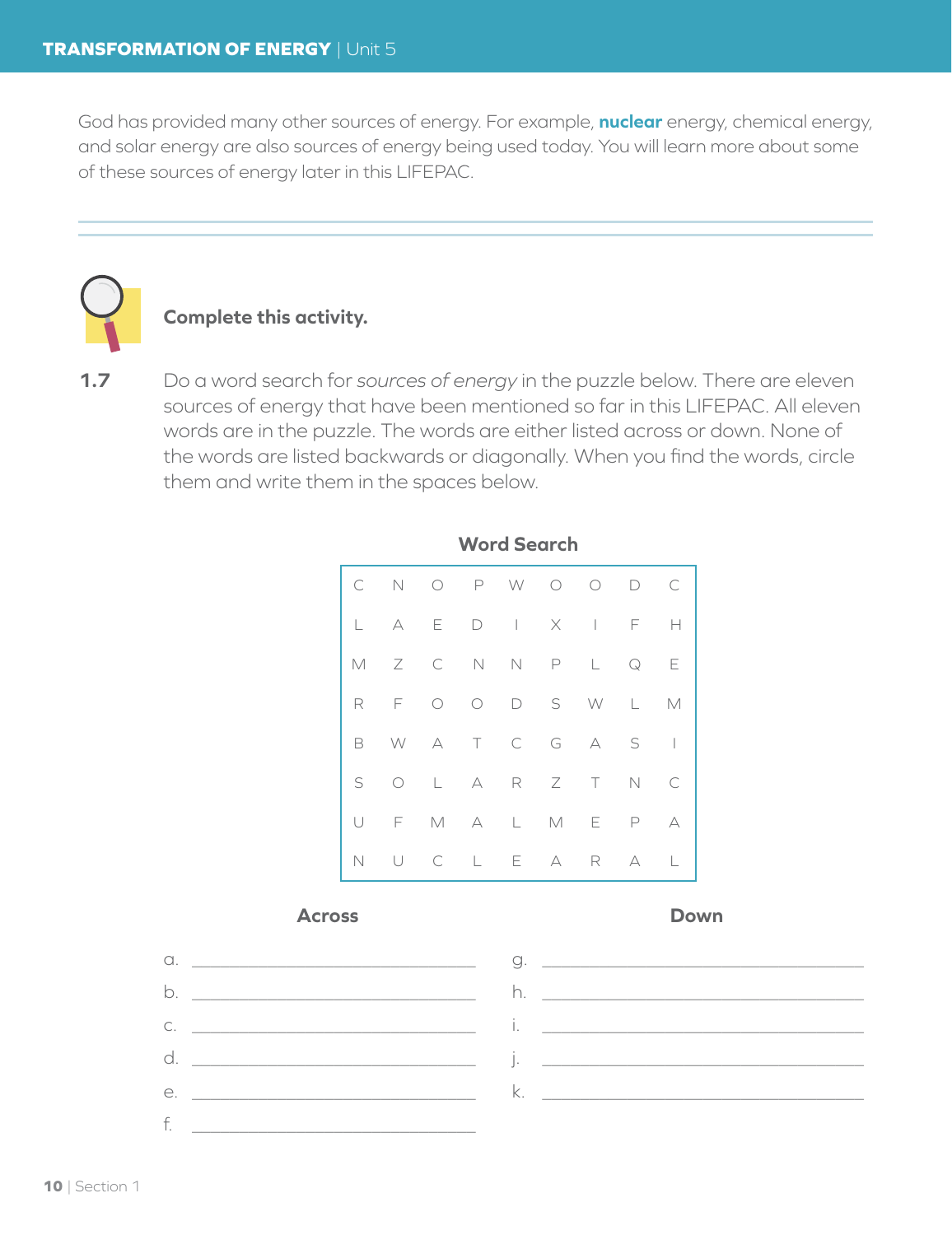**Forms of energy.** Energy can take many forms. It is constantly changing from one form to another. We call this changing from one form of energy to another the **transformation** of energy. When energy is transformed from one form to another, no energy is lost. The total sum of energy always remains the same.

You learned that energy comes to us from the sun in two forms: *light* energy and *heat* energy. These are two of the forms of energy. When energy from the sun is stored in matter such as wood, coal, oil, and gas, the energy becomes *chemical* energy. Chemical energy is another form of energy.

When matter is burned, the chemical energy in the matter is changed into heat energy. There is a transformation of energy from chemical energy to heat energy. Heat energy, in turn, can cause other matter to get warmer. Heat energy warms things by causing the smallest **particles** in matter to move faster.

Heat energy can also be generated by another form of energy—**mechanical** energy. Mechanical energy is the energy of moving things. It is one form of kinetic energy. Mechanical energy can be transformed into heat energy.

You can observe this happening. Rub your hands together. Do they feel warmer when you rub them? The rubbing of your hands together is mechanical action. It is mechanical energy. Heat is generated on the surface of your hands by the rubbing action. The heat is from the heat energy produced by the mechanical action. This is another example of the transformation of energy. In this case, some of the mechanical energy is



| Results of mechanical energy

transformed into heat energy. That is why your hands feel warmer when you rub them together.

Mechanical energy can produce other results besides heat. For example, if you dropped an egg on the floor, the shell might break. The mechanical energy of the falling egg would be enough to break open the eggshell. Another example of mechanical energy is represented by a baseball moving through the air. If the baseball hit a window, the mechanical energy in the baseball could cause the window to break.

Of course, mechanical energy is not always a problem. Mechanical energy can be useful, too. For example, a nail can be driven into wood as a result of the mechanical energy contained in a moving hammer head. Therefore, mechanical energy was probably used to build your home.

Heat energy can be changed into light energy as it **radiates** off matter that is hot. For example, a piece of metal that is heated to a high temperature will glow as it gives off light energy. In the same way, the heat from the high temperatures on the sun gives off light energy. **Solar** energy is a common term for the light energy received from the sun.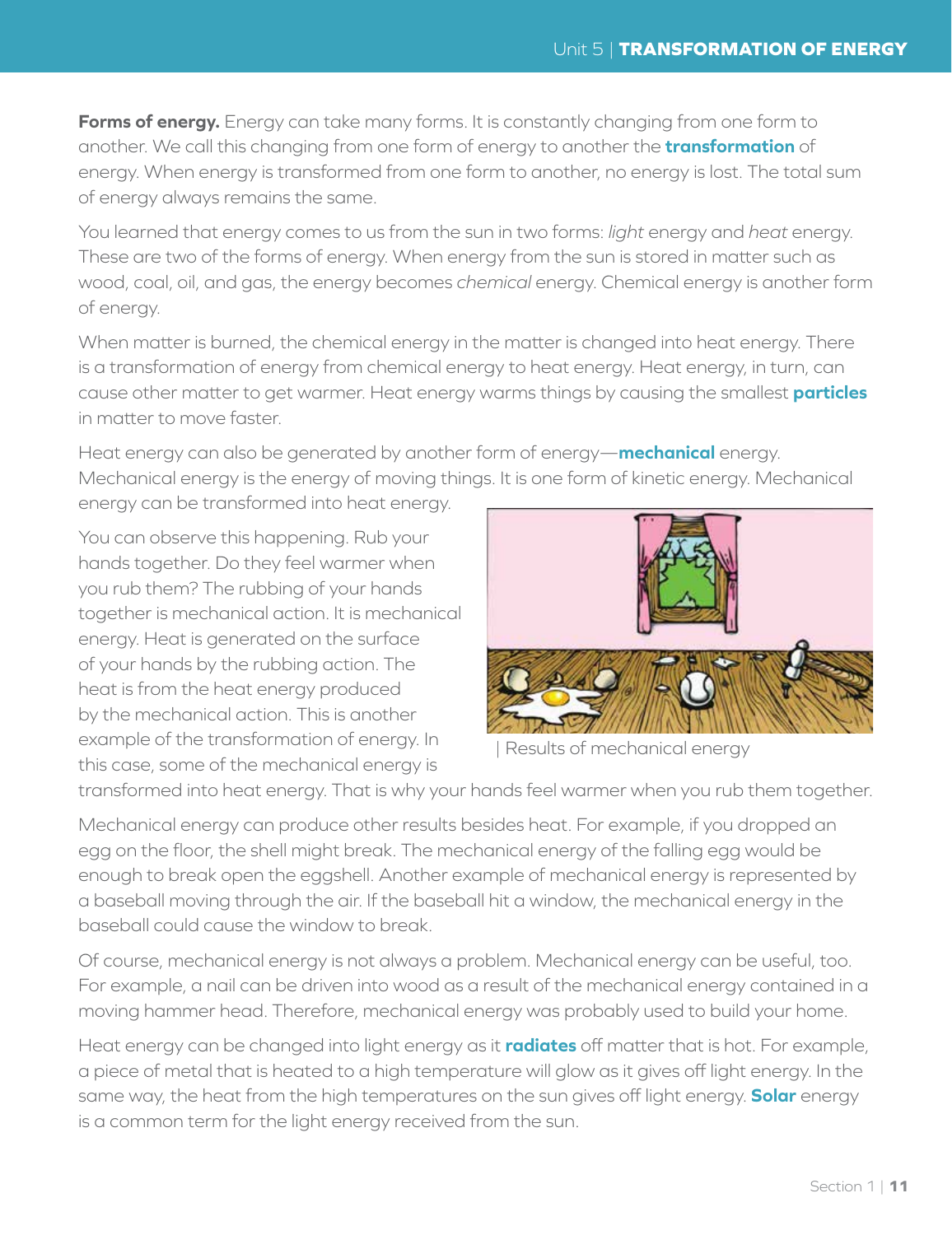Whenever you turn on a light, use a flashlight, or hear a radio, you are using *electrical* energy. Electrical energy is one of the most important forms of energy in our modern world. The source of the electrical energy might be a battery, or it might come into your home through power lines from an electrical power company. Lightning in the sky is another type of electrical energy.

Another form of energy is *sound*. The sound of an **explosion** can shake a house or break its windows. Some dentists use drills that use high-pitched sound to drill teeth. Such use of sound energy is one of the more recent developments in our use of energy.

| $\sqrt{2}$ | <b>Match these energy forms.</b>  |
|------------|-----------------------------------|
| 1.8        | solar energy                      |
| 1.9        | a falling apple                   |
| 1.10       | burning causes it                 |
| 1.11       | batteries are sources             |
| 1.12       | an explosion may rock a house     |
| 1.13       | energy of movement                |
| 1.14       | burning changes this form to heat |
| 1 15       | oil stores it                     |

- a. chemical energy
- b. heat energy
- c. mechanical energy
- d. light energy
- e. electrical energy
- f. sound energy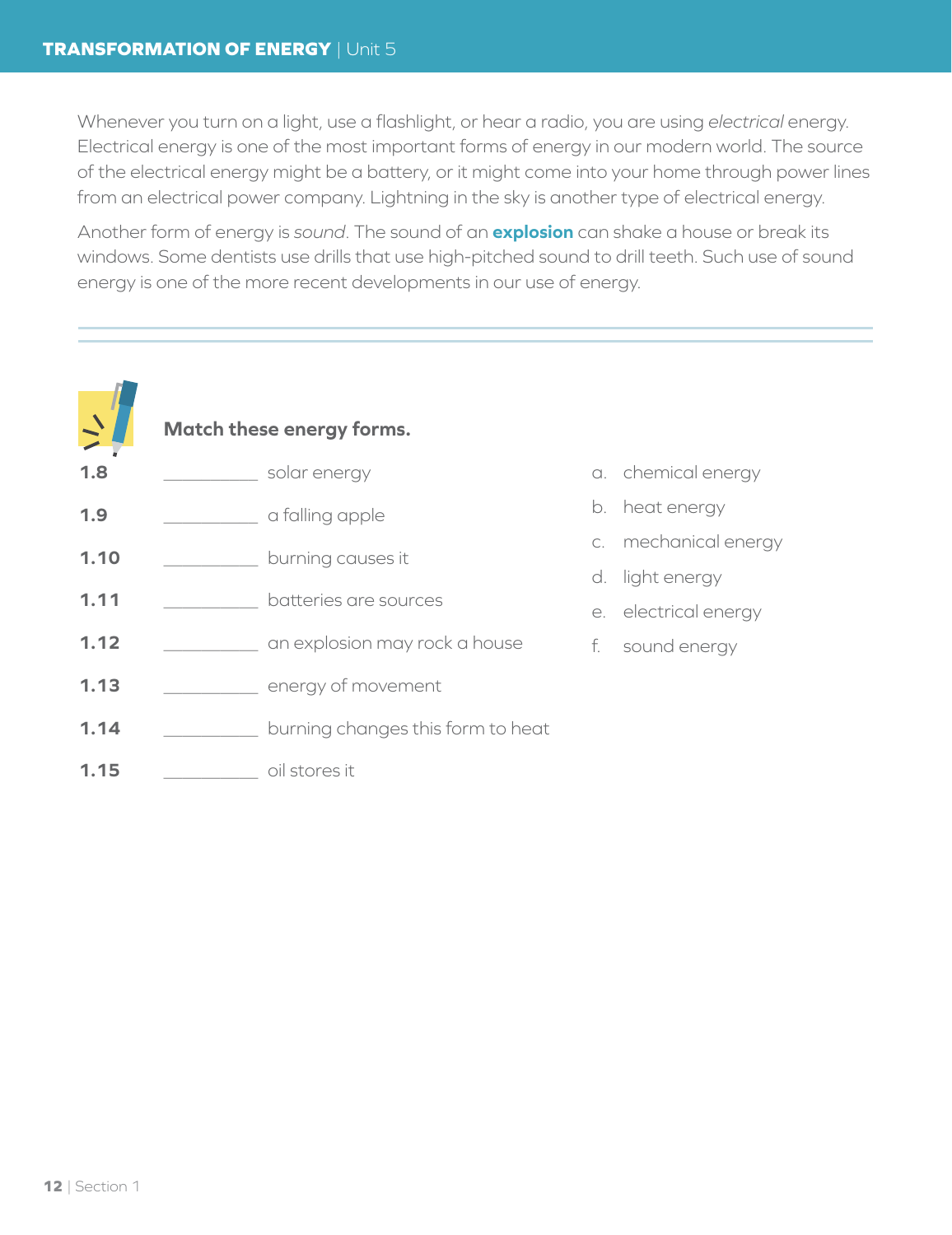### **SELF TEST 1**

**Answer** *true* **or** *false* (each answer, 2 points).

| 1.01  | The sun is the main source of energy on earth.                     |
|-------|--------------------------------------------------------------------|
| 1.02  | Energy is never lost.                                              |
| 1.03  | Play cannot be work.                                               |
| 1.04  | Whenever anything moves or grows, energy is used.                  |
| 1.05  | Energy is very closely related to work.                            |
| 1.06  | A pencil at rest on a table has potential energy.                  |
| 1.07  | Any matter that is moving has kinetic energy.                      |
| 1.08  | Food is used as an energy source for living things.                |
| 1.09  | Wood is one of the newest sources of energy that people have used. |
| 1.010 | Wind and water cannot provide energy.                              |
| 1.011 | Energy cannot change from one form to another.                     |
| 1.012 | Mechanical energy is the energy of moving things.                  |
| 1.013 | Chemical energy is stored in coal, oil, and natural gas.           |
| 1.014 | An explosion is an example of sound energy.                        |
| 1.015 | Work has the same meaning in all common uses of the word.          |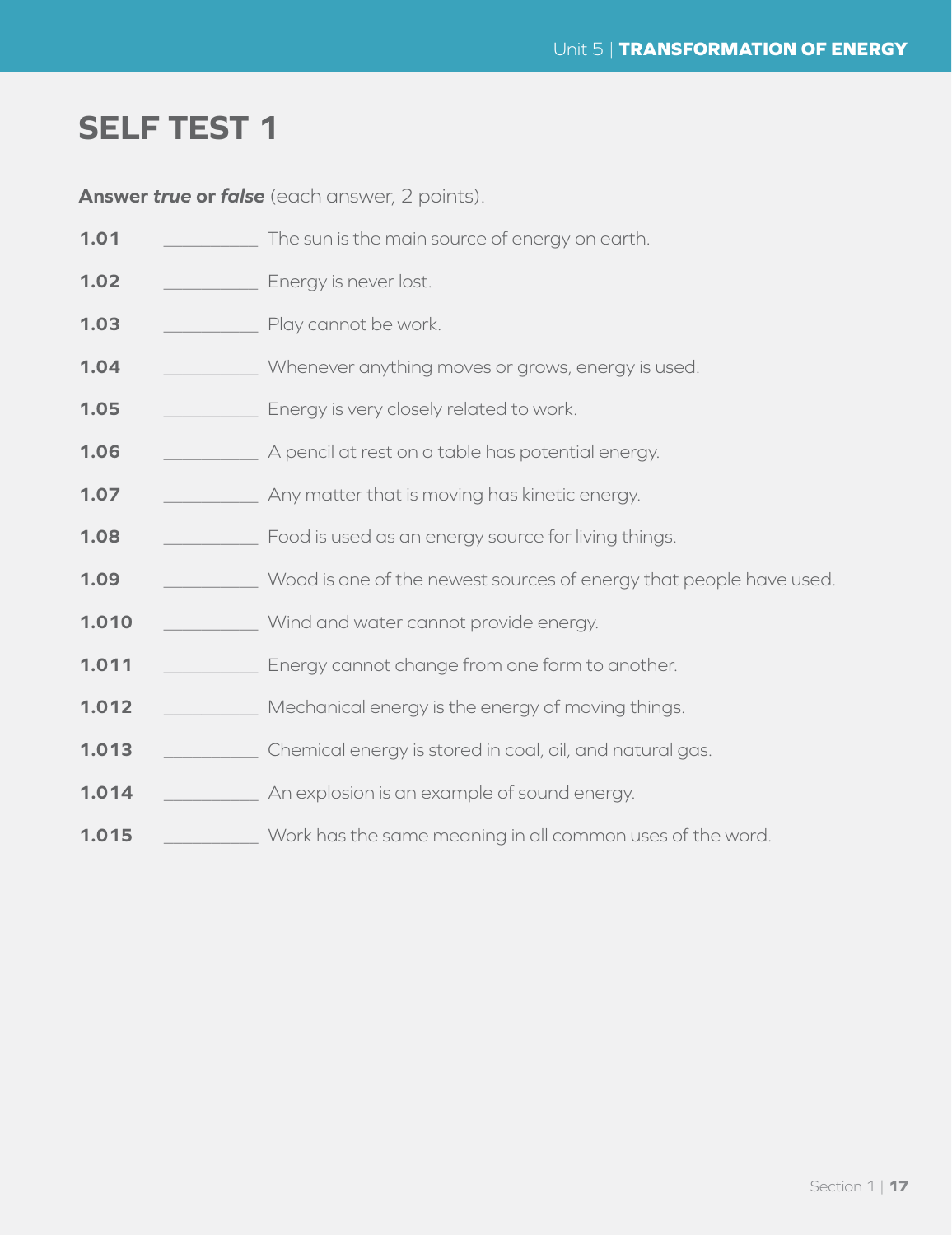### **Match these items** (each answer, 3 points).

| 1.016 |  | energy            |             | a. coal, gas, and oil                           |
|-------|--|-------------------|-------------|-------------------------------------------------|
| 1.017 |  | work              |             | b. causes particles in matter to move<br>faster |
| 1.018 |  | fossil fuels      |             | c. stored energy in matter                      |
| 1.019 |  | heat energy       |             | d. ability to do work                           |
| 1.020 |  | electrical energy |             | e. force times distance                         |
| 1.021 |  | chemical energy   |             | supplied by a battery                           |
|       |  |                   | $Q_{\cdot}$ | energy of moving things                         |

h. explosion is a form

### **Write the letter of the correct answer in the blank** (each answer, 3 points).

| 1.022 | The mechanical action of rubbing causes _________________ energy.           |  |                                                  |  |                     |  |
|-------|-----------------------------------------------------------------------------|--|--------------------------------------------------|--|---------------------|--|
|       | a. chemical and a state of the state of the                                 |  | b. heat                                          |  | c. potential        |  |
| 1.023 | When a 5 pound weight is lifted 10 feet, ________________ of work is done.  |  |                                                  |  |                     |  |
|       | a. 15 foot-pounds b. 50 foot-pounds                                         |  |                                                  |  | c. 50 newton-meters |  |
| 1.024 | Wood burning gives off ________________ energy.                             |  |                                                  |  |                     |  |
|       | a. heat                                                                     |  | <b>Example 2016</b> b. mechanical                |  | c. potential        |  |
| 1.025 | A falling pencil has _________________ energy.                              |  |                                                  |  |                     |  |
|       | a electrical b b b ehemical                                                 |  |                                                  |  | c. kinetic          |  |
| 1.026 | Energy changing into different forms is called _________________ of energy. |  |                                                  |  |                     |  |
|       | a. multiplication b. reduction b. c. transformation                         |  |                                                  |  |                     |  |
| 1.027 | Jesus described work in John, chapter 6 as _______________.                 |  |                                                  |  |                     |  |
|       | a. hard                                                                     |  | b. force moving an object c. having faith in Him |  |                     |  |
|       | <b>Complete these sentences</b> (each answer, 4 points).                    |  |                                                  |  |                     |  |
| 1.028 | When energy is used, _____________________ is done.                         |  |                                                  |  |                     |  |
| 1.029 | Energy that is stored is called ________________________ energy.            |  |                                                  |  |                     |  |
| 1.030 | Energy that is moving is called _________________________ energy.           |  |                                                  |  |                     |  |
| 1.031 | has provided us with many sources of energy.                                |  |                                                  |  |                     |  |
| 1.032 | A common term for the light energy received from the sun is _________       |  |                                                  |  |                     |  |
|       | energy.                                                                     |  |                                                  |  |                     |  |
| 1.033 | The energy stored in oil is called ________________________ energy.         |  |                                                  |  |                     |  |
|       |                                                                             |  |                                                  |  |                     |  |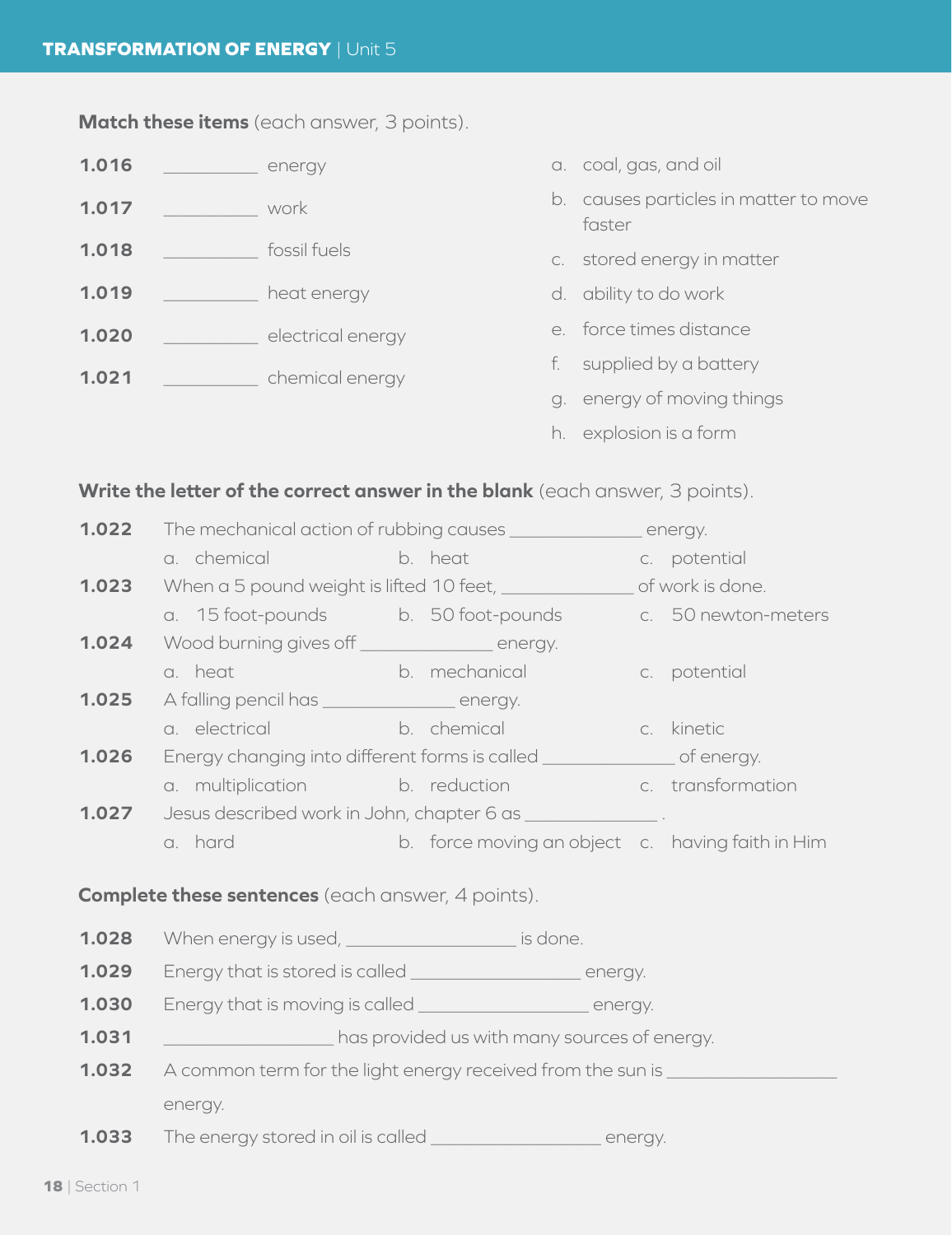| <b>Define and explain these words</b> (each answer, 5 points). |  |  |
|----------------------------------------------------------------|--|--|
|----------------------------------------------------------------|--|--|

| <b>1.035</b> work: <b>work: 2.035</b> work: <b>2.035</b> work: <b>2.035</b> |
|-----------------------------------------------------------------------------|
|                                                                             |

| <b>Teacher check:</b> | <b>Initials</b> |  |
|-----------------------|-----------------|--|
| Score                 | Date.           |  |